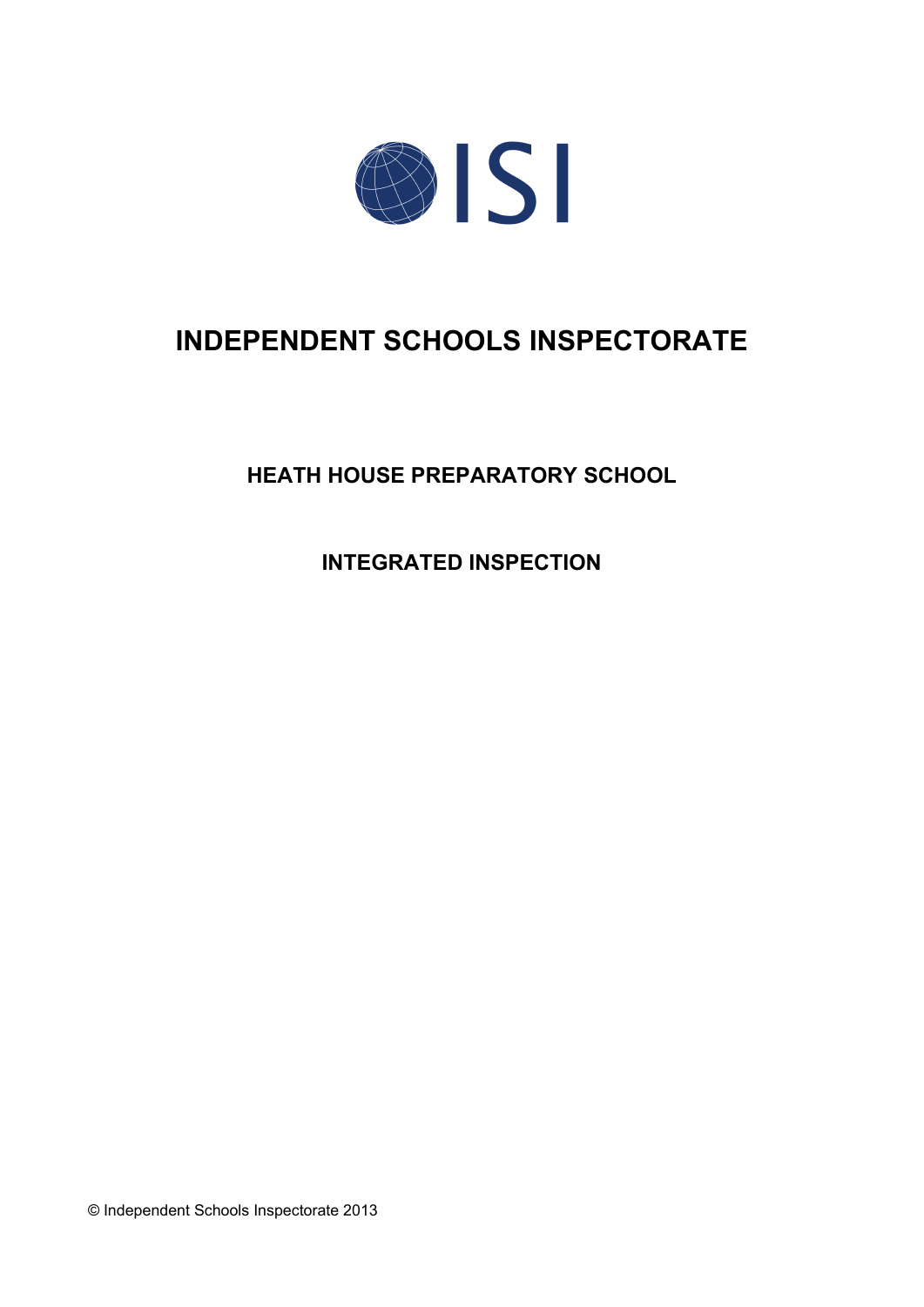# **INDEPENDENT SCHOOLS INSPECTORATE**

# **Heath House Preparatory School**

| <b>Full Name of School</b>    | <b>Heath House Preparatory School</b>                                                                    |
|-------------------------------|----------------------------------------------------------------------------------------------------------|
| <b>DfE Number</b>             | 209/6294                                                                                                 |
| Address                       | <b>Heath House Preparatory School</b><br>37 Wemyss Road<br><b>Blackheath</b><br>London<br><b>SE3 OTG</b> |
| <b>Telephone Number</b>       | 020 8297 1900                                                                                            |
| <b>Fax Number</b>             | 020 8297 1550                                                                                            |
| <b>Email Address</b>          | info@heathhouseprepschool.com                                                                            |
| Head                          | <b>Mrs Sophia Laslett</b>                                                                                |
| Proprietors                   | <b>Mrs Sophia Laslett and Mr Ian Laslett</b>                                                             |
| Age Range                     | 4 to 11                                                                                                  |
| <b>Total Number of Pupils</b> | 94                                                                                                       |
| <b>Gender of Pupils</b>       | Mixed (59 boys; 35 girls)                                                                                |
| Numbers by Age                | 3-5 (EYFS): <b>13</b><br>$5 - 11$ :<br>81                                                                |
| Head of EYFS Setting          | <b>Miss Caroline Delfs</b>                                                                               |
| <b>EYFS Gender</b>            | <b>Mixed</b>                                                                                             |
| Inspection dates              | 24 Sep 2013 to 27 Sep 2013                                                                               |

.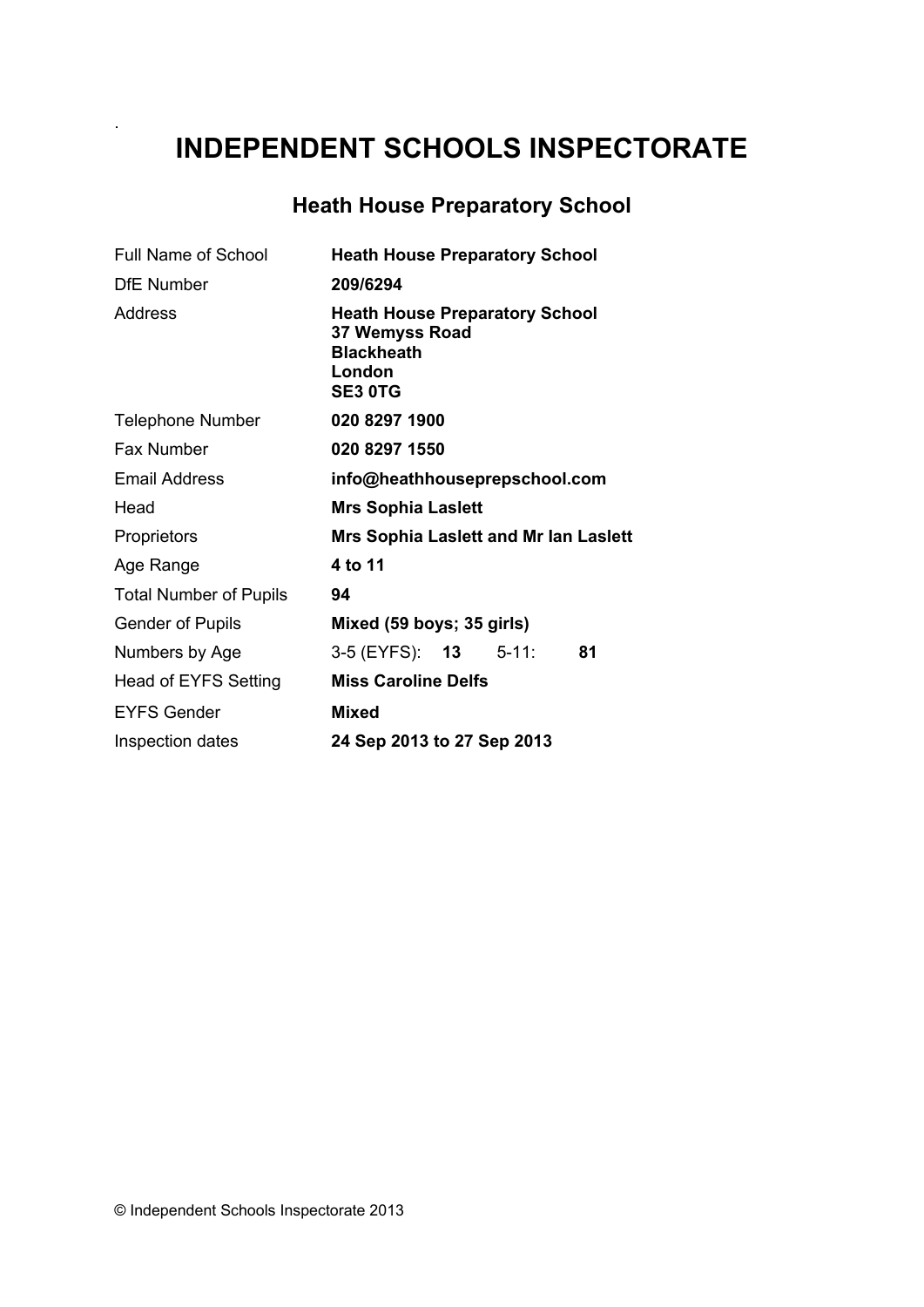# **PREFACE**

This inspection report follows the *ISI schedule,* which occupies a period of four continuous days in the school. This is the first full inspection carried out by the Independent Schools Inspectorate (ISI).

The Independent Schools Inspectorate is the body approved by the Secretary of State for the purpose of inspecting schools belonging to the Independent Schools Council (ISC) Associations and reporting on compliance with the Education (Independent School Standards) (England) Regulations 2010. The range of these Regulations, which replace those first introduced on 1 September 2003, can be viewed on the website [www.legislation.gov.uk.](http://www.legislation.gov.uk) Additionally, inspections will consider the school's accessibility plan under Schedule 10 of the Equality Act 2010 and the ban on corporal punishment introduced by the School Standards and Framework Act 1998.

The inspection was also carried out under the arrangements of the ISC Associations for the maintenance and improvement of the quality of their membership.

ISI is also approved to inspect the Early Years Foundation Stage (EYFS), which was introduced in September 2008 and applies to all children in England from birth to 31 August following their fifth birthday. This report evaluates the extent to which the setting fulfils the requirements of the Early Years Foundation Stage Statutory Framework published by the Department for Education (DfE) and follows the requirements of the Childcare Act 2006 as subsequently amended.

The inspection of the school is from an educational perspective and provides limited inspection of other aspects, although inspectors comment on any significant hazards or problems they encounter which have an adverse impact on children. The inspection does not include:

- (i) an exhaustive health and safety audit
- (ii) an in-depth examination of the structural condition of the school, its services or other physical features
- (iii) an investigation of the financial viability of the school or its accounting procedures
- (iv) an in-depth investigation of the school's compliance with employment law.

Inspectors may be aware of individual safeguarding concerns, allegations and complaints as part of the inspection process. Such matters will not usually be referred to in the published report but will have been considered by the team in reaching their judgements.

Both Ofsted and ISI inspect and report on the Independent School Standards Regulations. However, they apply different frameworks and have different criteria for judging school quality that are suited to the different types of schools they inspect. Both use a four point scale when making judgements of quality but, whilst the ISI terminology reflects quality judgements that are at least equivalent to those used by Ofsted, they also reflect the differences in approach. ISI reports do not provide a single overarching judgement for the school but instead give a clear judgement on each aspect of the school's work at the beginning of each section. **These headline statements must include one of the ISI descriptors 'excellent', 'good', 'sound' or 'unsatisfactory', and where Achievement is 'exceptional' that term may be used for the top grade.** Elsewhere in the report, inspectors may use a range of different adjectives to make judgements. **For EYFS registered provision (for pupils aged under three), reports are required to use the same terminology ('outstanding', 'good', 'satisfactory' and 'inadequate') as Ofsted reports.**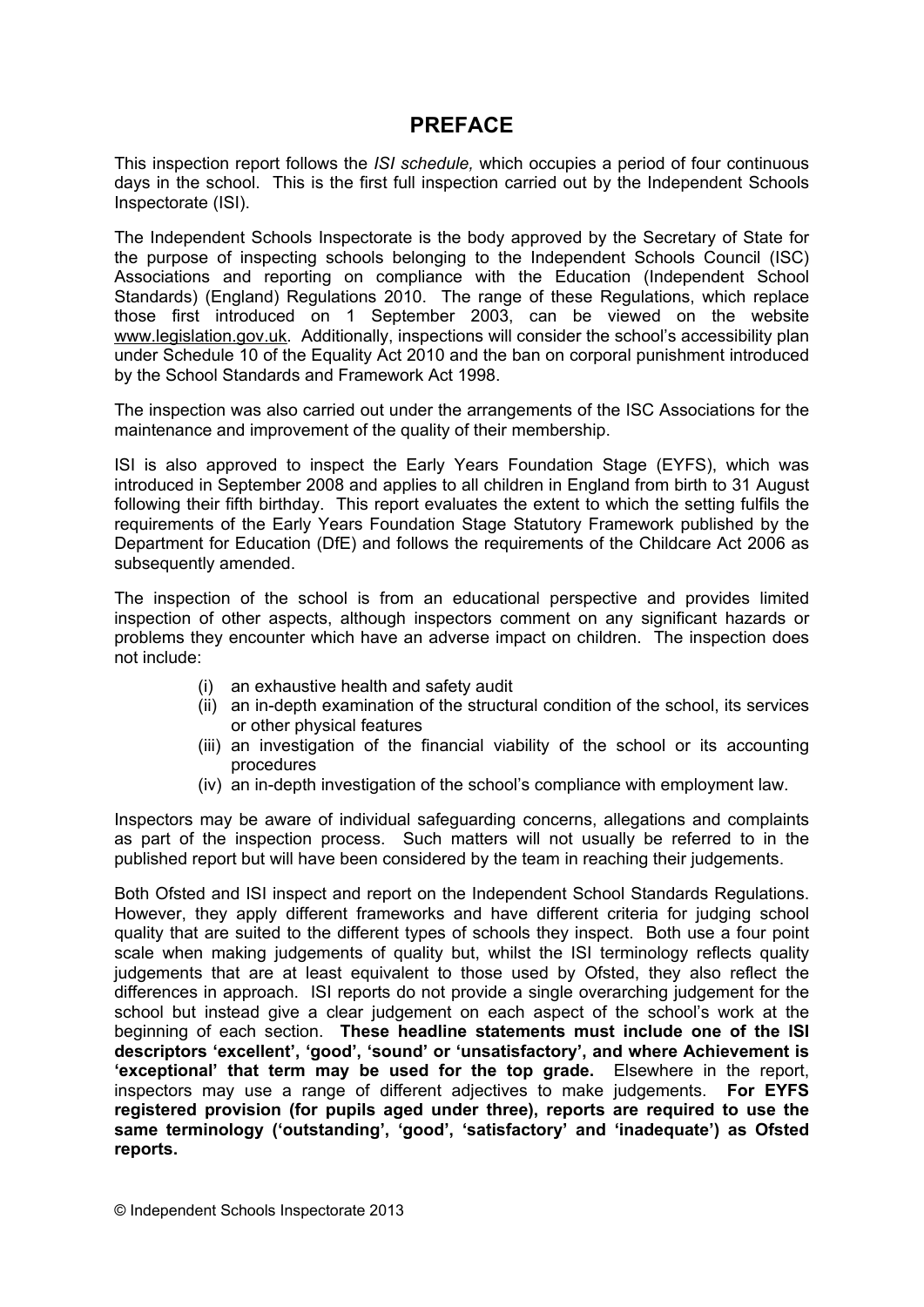# **INSPECTION EVIDENCE**

The inspectors observed lessons, conducted formal interviews with pupils and examined samples of pupils' work. They held discussions with senior members of staff and with the proprietors, observed a sample of the extra-curricular activities that occurred during the inspection period, and attended registration sessions and assemblies. Inspectors visited the facilities for sick or injured pupils. The responses of parents and pupils to pre-inspection questionnaires were analysed, and the inspectors examined regulatory documentation made available by the school.

#### **Inspectors**

| Mrs Linda Donowho | Reporting Inspector                     |
|-------------------|-----------------------------------------|
| Mr Ian Sterling   | Team Inspector (Headmaster, ISA school) |
| Mrs Sue Bennett   | Co-ordinating Inspector for Early Years |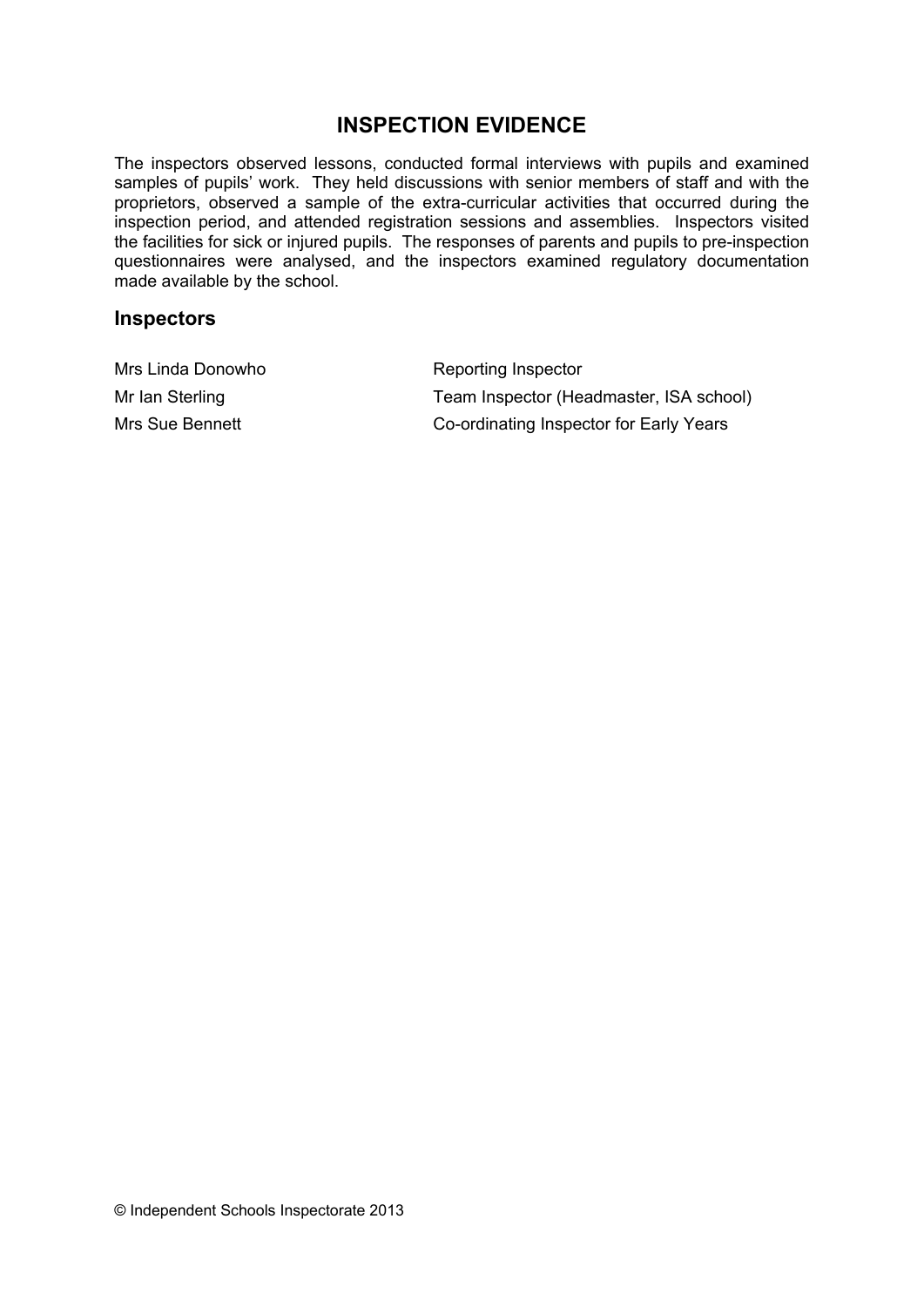# **CONTENTS**

Page

| 1            | THE CHARACTERISTICS OF THE SCHOOL                                                                                 | 1              |
|--------------|-------------------------------------------------------------------------------------------------------------------|----------------|
| $\mathbf{2}$ | THE SUCCESS OF THE SCHOOL                                                                                         | $\mathbf 2$    |
| (a)          | <b>Main findings</b>                                                                                              | $\overline{2}$ |
| (b)          | <b>Action points</b>                                                                                              | 3              |
|              | (i) Compliance with regulatory requirements                                                                       | 3              |
|              | (ii) Recommendations for further improvement                                                                      | 3              |
| 3            | THE QUALITY OF ACADEMIC AND OTHER ACHIEVEMENTS                                                                    | 4              |
| (a)          | The quality of the pupils' achievements and learning                                                              | 4              |
| (b)          | The contribution of curricular and extra-curricular provision (including<br>community links of benefit to pupils) | 5              |
| (c)          | The contribution of teaching                                                                                      | 6              |
| 4            | THE QUALITY OF THE PUPILS' PERSONAL DEVELOPMENT                                                                   | 8              |
| (a)          | The spiritual, moral, social and cultural development of the pupils                                               | 8              |
| (b)          | The contribution of arrangements for pastoral care                                                                | 9              |
| (c)          | The contribution of arrangements for welfare, health and safety                                                   | 10             |
| 5            | THE EFFECTIVENESS OF GOVERNANCE, LEADERSHIP AND<br><b>MANAGEMENT</b>                                              | 11             |
| (a)          | The quality of governance                                                                                         | 11             |
| (b)          | The quality of leadership and management, including links with parents, carers<br>and guardians                   | 11             |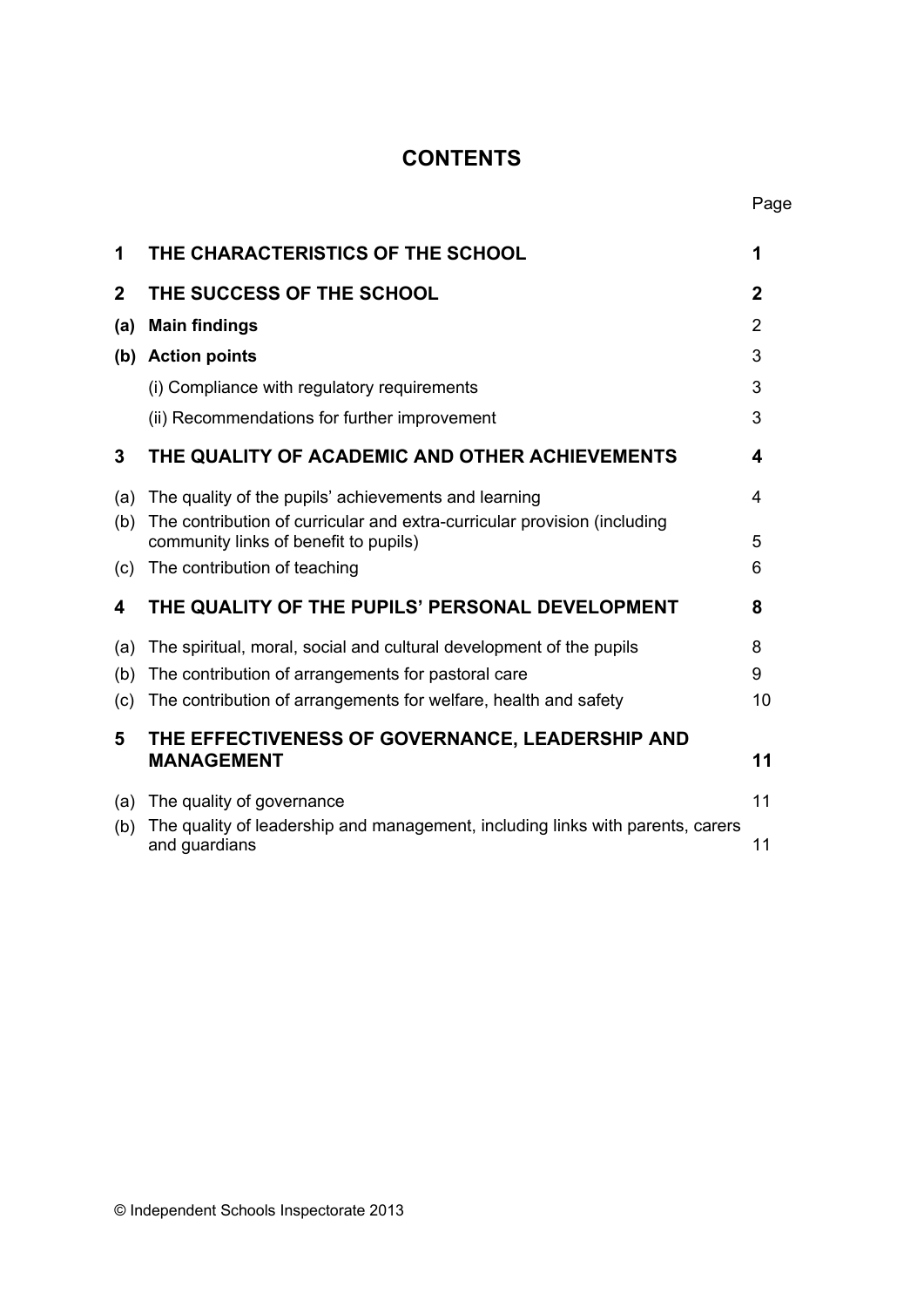# **1. THE CHARACTERISTICS OF THE SCHOOL**

- 1.1 Heath House Preparatory School is a non-selective independent day school for boys and girls aged from four to eleven years. It is located in three separate buildings in Blackheath, in south east London. The school was established in 1993 by the current proprietors. There is no governing body and the proprietors are responsible for the financial and administrative operations of the school. One of the proprietors is the head teacher and takes responsibility for all educational aspects of the school: she is supported by two family members who make up her senior leadership team.
- 1.2 At the time of the inspection, there were ninety-four pupils on roll. Thirteen of these are in the Early Years Foundation Stage (EYFS); the six boys and seven girls all attend full-time. Eighty-one pupils were in Years 1 to 6. The school has identified one pupil as having special educational needs and/or disabilities (SEND) and extra support is provided. Eleven pupils have English as an additional language (EAL), two of whom require extra support. No pupil has a statement of special educational needs.
- 1.3 The ability profile of the school is above the national average. The pupils come predominantly from business and professional families. Most pupils are of white British ethnicity and others are from a broad mix of other nationalities and cultures, reflecting the diversity of the local population.
- 1.4 The school aims to develop happy, confident, well-mannered pupils and inspire them to excel academically through their learning and investigation, as well as succeeding in sport, dramatic arts and linguistic endeavours. It seeks to provide a happy, safe and stimulating environment, which nurtures their individuality.
- 1.5 National Curriculum nomenclature is used throughout this report to refer to year groups in the school.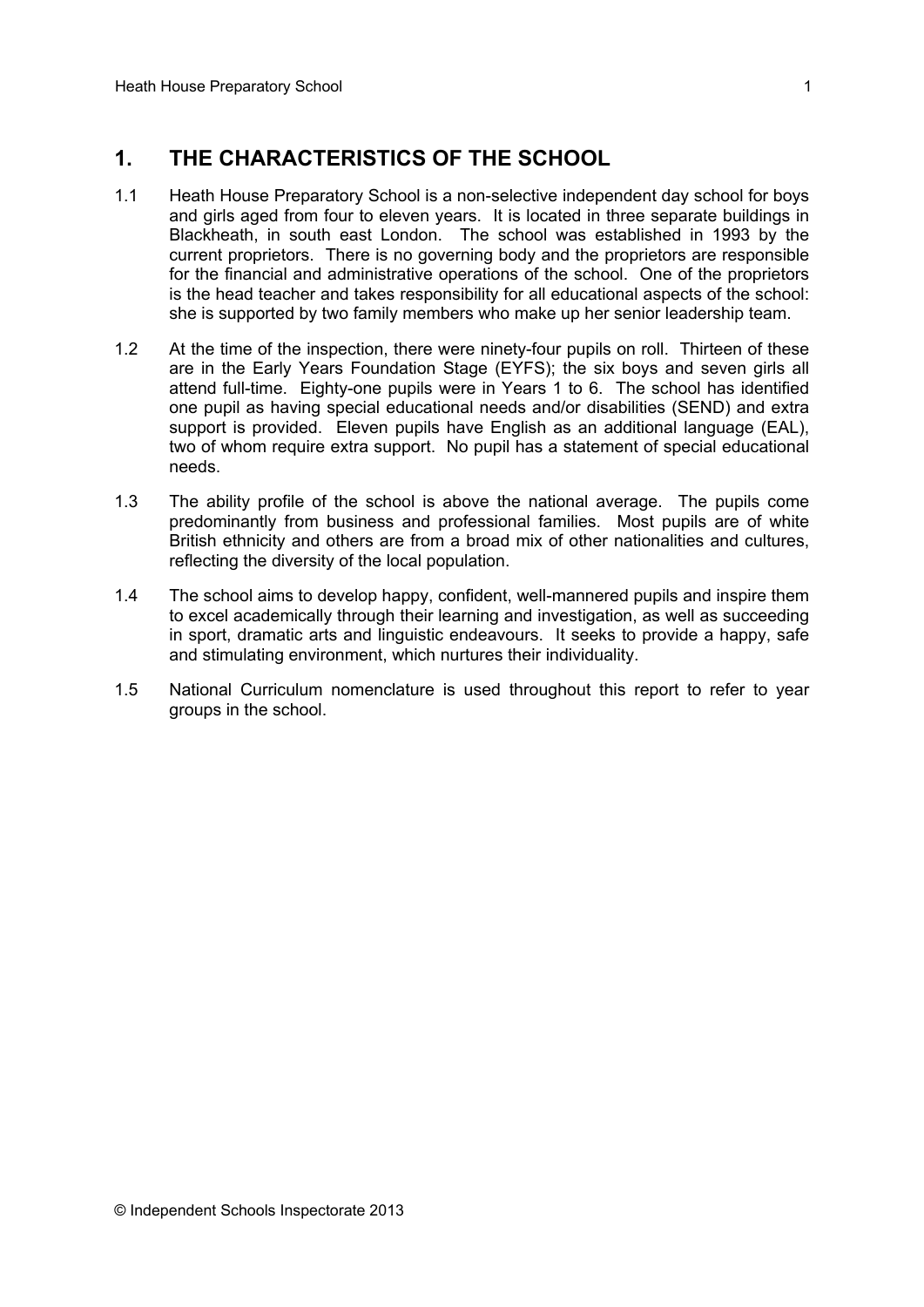# **2. THE SUCCESS OF THE SCHOOL**

## **2.(a) Main findings**

- 2.1 The quality of the pupils' academic and other achievements, and of their learning, is excellent. Pupils of all ages and abilities, including those with SEND or EAL, are very successfully educated, as are the more able. The school amply fulfils its principal aim to inspire its pupils to succeed in a happy, friendly atmosphere. Pupils develop high levels of knowledge, understanding and skills, which they apply effectively over a broad range of academic and creative subjects, games and activities. Their love of reading is reflected in the high standard of their writing. Pupils visibly enjoy learning and are attentive and responsive in class. Their enthusiasm and energy are tangible. Their achievements are reflected in their consistent success in entrance examinations at the age of 11 to academically selective schools. The pupils' success is also promoted by excellent teaching and their exemplary attitudes to learning, which contribute particularly well to their progress. In lessons teaching methods are particularly effective in motivating and enthusing pupils, and challenging them to work collaboratively and think for themselves. This team spirit, evident amongst both the staff and pupils, is a strength of the school.
- 2.2 The quality of the pupils' personal development is excellent, supported by the highly caring and nurturing environment of the school. Pupils are very secure in the care and attention of the staff, teaching and non-teaching. Relationships between staff and pupils are excellent; there is mutual respect and an atmosphere of warmth and friendliness. Pupils are tolerant and respectful of each other and collaborate extremely well when working together; they have clear insight into their own cultures and those of others. Older pupils develop supportive relationships with younger pupils. They are given many opportunities for responsibilities and accept these with enthusiasm and pride.
- 2.3 The quality of governance is good. The proprietors have a keen oversight of all aspects of the school and play an active part in its success. They are motivational in their dedication and determination to achieve the highest possible standards throughout the school. The safety and welfare of the pupils are a high priority, although in the past there has been a lack of formal meetings to ensure that all policies are reviewed regularly with regard to recent statutory guidance on safeguarding. The school took action to meet all regulatory requirements during the inspection. The school is well managed overall, but similarly, formal systems for monitoring are not firmly in place. This includes systems in the EYFS for the supervision of staff to support continuous improvement and the monitoring of teaching. The school development plan has now identified areas for improvement and a new management structure is developing positively. However, responsibilities have not yet been fully implemented. Links with parents are excellent. They are extremely positive about all aspects of the school's educational and pastoral provision, and inspection evidence supports these views.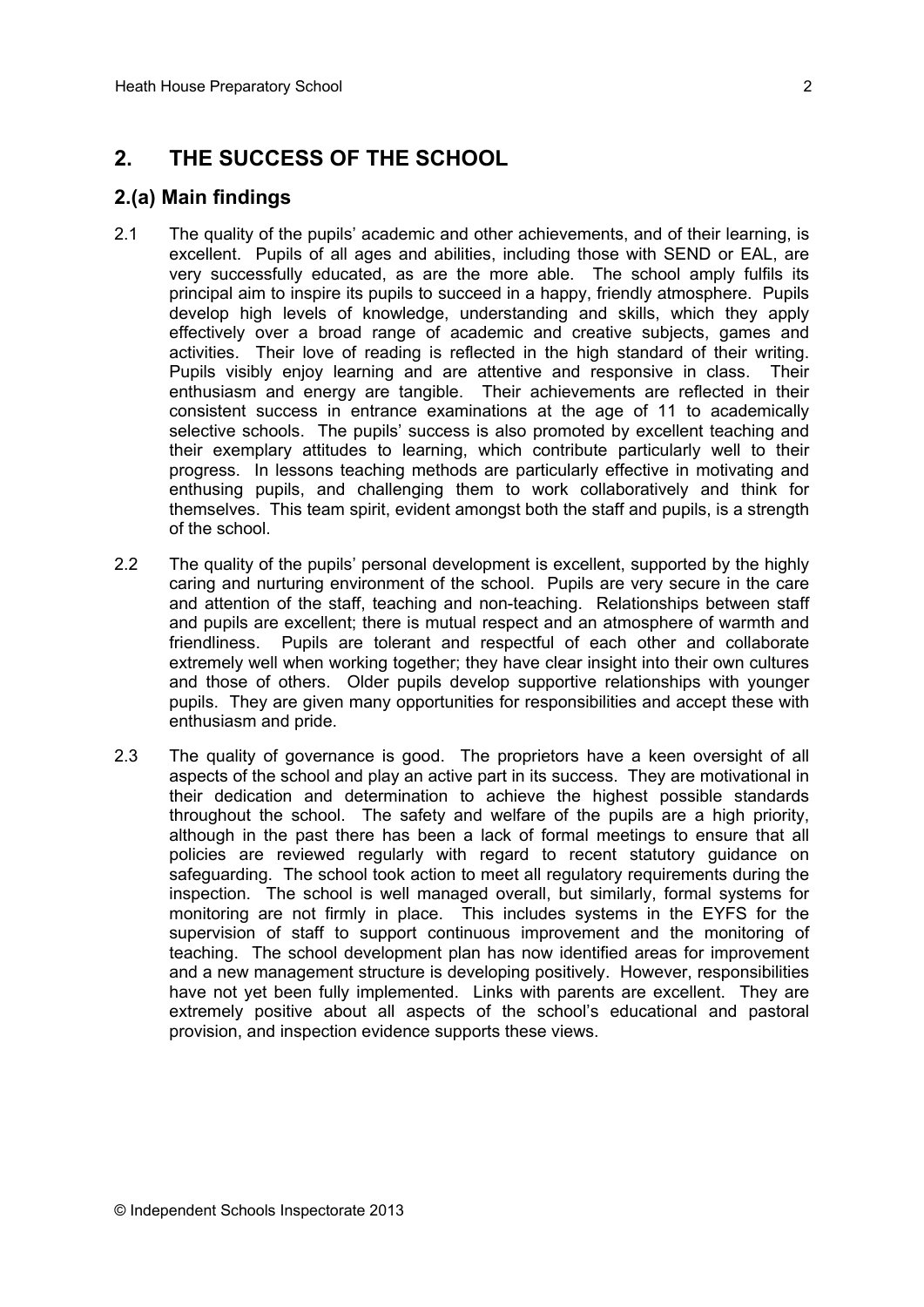### **2.(b) Action points**

#### **(i) Compliance with regulatory requirements**

- 2.4 The school meets all the requirements of the Independent School Standards Regulations 2010.
- 2.5 In order to comply with the safeguarding and welfare requirements of the Early Years Foundation Stage, the school is required to:
	- put in place an appropriate formal programme of supervision for EYFS staff in support of their contact with children and families.

#### **(ii) Recommendations for further improvement**

- 2.6 In addition to the above regulatory action point, the school is advised to make the following improvements.
	- 1. Fully implement the recently formulated school development plan.
	- 2. Formalise all governance and management structures and meetings, and ensure that the meetings are fully minuted.
	- 3. Regularly, formally review all policies and procedures to ensure up-to-date compliance with regulatory requirements and the associated guidance.
	- 4. In the EYFS, put appropriate arrangements in place for the supervision of staff to include the monitoring of teaching and general practice.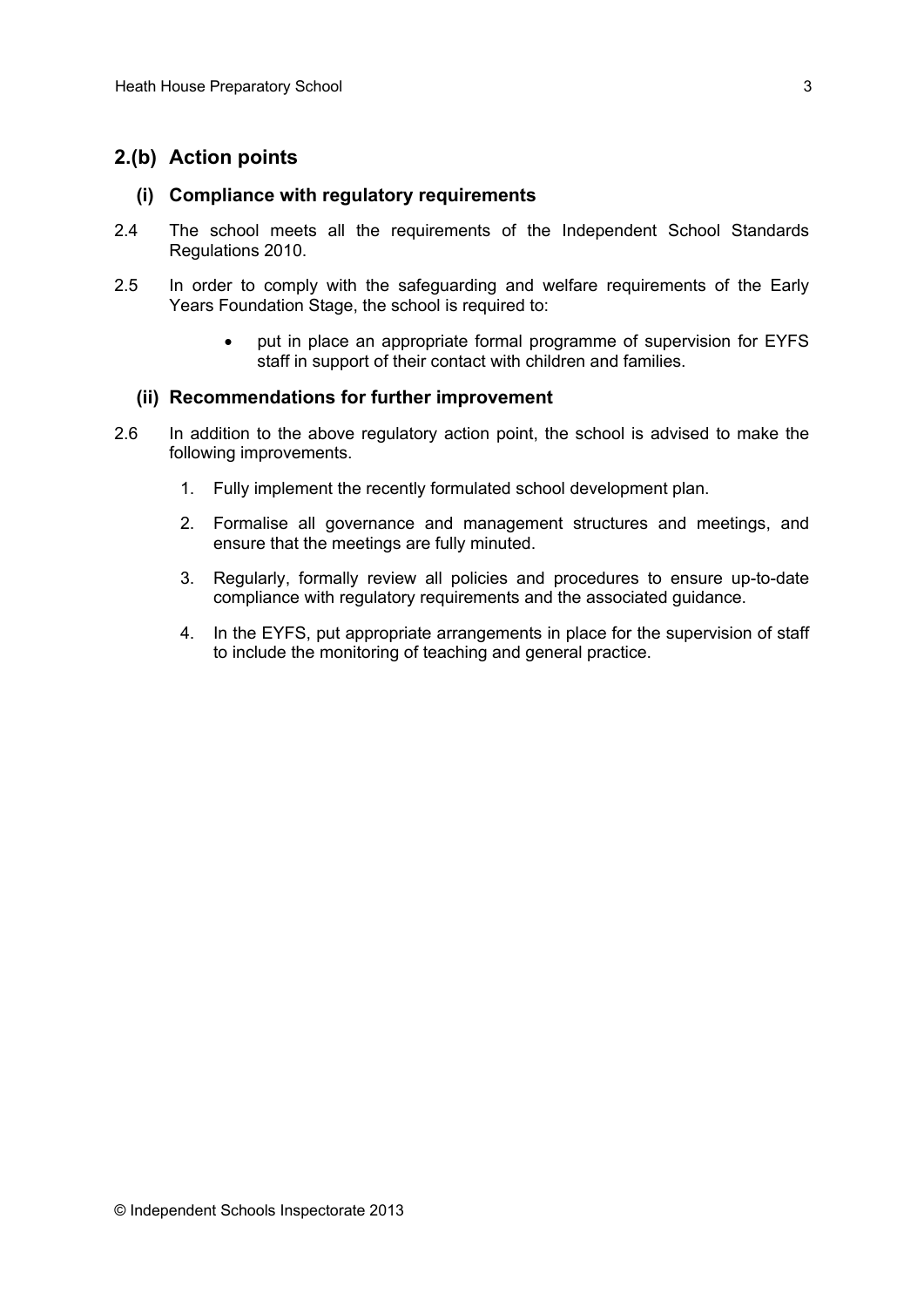### **3. THE QUALITY OF ACADEMIC AND OTHER ACHIEVEMENTS**

#### **3.(a) The quality of the pupils' achievements and learning**

- 3.1 The quality of the pupils' achievements and learning is excellent.
- 3.2 All pupils, including those with SEND, become increasingly confident in their individual abilities and make great strides in their academic progress, reflecting the school's aims to inspire them not only academically but also in sport, dramatic arts and linguistic endeavours.
- 3.3 From the EYFS onwards, pupils receive a focused education in a stimulating learning environment, centred on a rigorous academic core. Pupils of all ages develop high levels of knowledge, skills and understanding because of their attitude to learning and their strong commitment to achieving high standards. They demonstrate excellent literacy and numeracy skills as a result of the strong focus and careful monitoring of progress in these areas. In the EYFS children are happy and settled, and greatly enjoy their learning experiences. Children can recognise the sounds in their name and are beginning to make connections between letters and sounds, as well as making excellent progress with reading and writing skills. Throughout the school, pupils are articulate and confident, both with each other and when talking to adults. They listen exceptionally well, respecting the views of others. Pupils read enthusiastically, reaching extremely high standards. They are given every opportunity for independent thought and are expressive when answering questions and presenting their ideas, as seen, for example, in a religious education lesson where they sensitively discussed their beliefs as to the presence of the soul. This opportunity for independent thought is consistent across all year groups.
- 3.4 Pupils demonstrate excellent ability in mathematics, developing their own strategies for problem solving and for working practically. Children in the EYFS count ably to ten and are developing an understanding of simple addition concepts, such as adding on one more. Consequently, by the end of their year in Reception, all children, including those with SEND or EAL, reach at least their expected attainment levels, and the majority exceed the Early Learning Goals, responding well to the high expectations of staff. Across the school, pupils acquire a high level of understanding of scientific concepts and their investigative skills are consistently well developed. In the EYFS, children concentrate very well on tasks and relish opportunities to investigate and become active learners. Throughout the school, pupils work exceptionally well collaboratively to resolve problems; they devise solutions and show great enjoyment and perseverance. Pupils make appropriate use of information and communication technology across the curriculum and are competent from an early age. Pupils' creativity is evident in the high quality of creative writing and poetry displayed around the school, alongside colourful and expressive artwork.
- 3.5 Achievements of all kinds, both at home and school, are strongly encouraged and celebrated. The well-supported extra-curricular programme offers pupils opportunities to achieve excellent levels of success in a wide range of activities. Throughout the school, the pupils are successful in music examinations, all gaining merits or distinctions. Pupils have gained considerable success in recent poetry competitions, having their work published and performed. Games and physical education (PE) skills are well developed in a variety of sports, and all pupils have the opportunity to represent the school.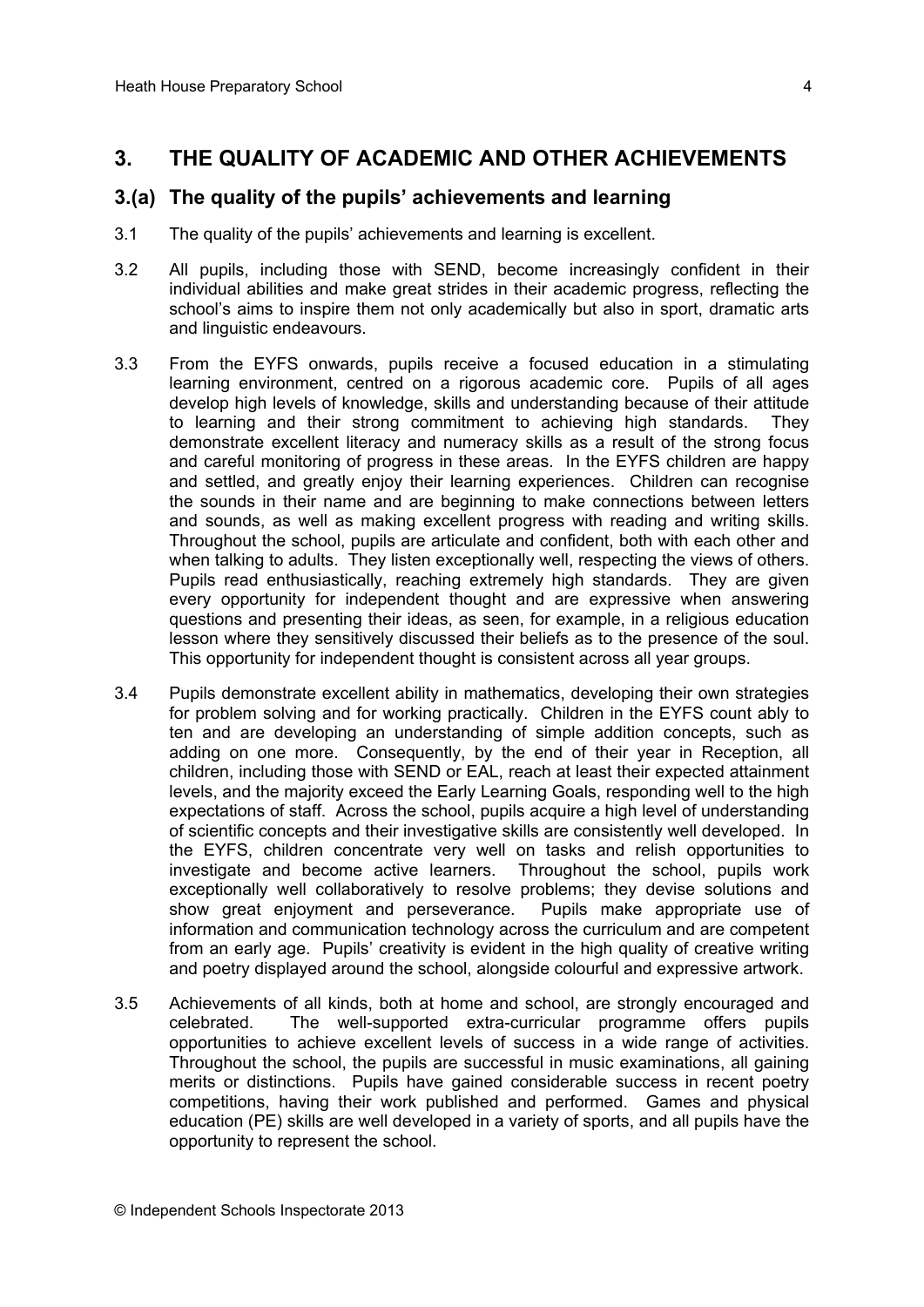3.6 Pupils' attainment cannot be measured in relation to average performance in national tests, but on the evidence available from lesson observations, work scrutiny and interviews with pupils, it is judged to be excellent in relation to national agerelated expectations. This level of attainment, as judged, indicates that pupils make good progress as they move across the school in relation to pupils of similar ability. Pupils with SEND make excellent progress, as seen in their improved reading and spelling skills. This is due to the strong support they receive both in class and in individual lessons when necessary. Pupils achieve a range of scholarships each year as they progress to their first choice of maintained or independent school.

#### **3.(b) The contribution of curricular and extra-curricular provision**

- 3.7 The contribution of curricular and extra-curricular provision is excellent.
- 3.8 This provision enables pupils to achieve high standards in all areas of learning, amply fulfilling the aims of the school for them to progress to the next stage of education with self-esteem, self-confidence and resilience.
- 3.9 The curriculum is suitable for all ages, needs and abilities. It is effective in promoting the pupils' excellent standards of learning and outstanding personal development, whilst providing a range of creative, linguistic and technological experiences, with a particularly strong focus on literacy and numeracy.
- 3.10 In the EYFS, the rich breadth of provision meets the needs of the range of children who attend extremely effectively. A wide variety of indoor and outdoor opportunities, some of which are adult led and others chosen by the children, presents children with many exciting experiences. Clearly structured programmes in all the required curriculum areas encourage independent learning, exploration and problem solving, and ensure that children have the key skills needed for the next steps in their learning. However, the activity timetables do not reflect the correct terminology for the EYFS: this confuses links with other systems within the provision, such as the assessment processes. The curriculum for these youngest children is further enriched with an introduction to Mandarin and French, and Spanish is added for pupils in Year 3 upwards.
- 3.11 Lesson plans are detailed and show separate tasks for pupils of differing abilities. Curricular support for pupils with SEND or EAL is excellent. Clear targets are set in individual education plans, which allow pupils' needs to be met in one-to-one lessons, in extra tutorial sessions and with appropriate support in mainstream lessons. In the EYFS, children's curricular needs are identified to support their next stages in learning extremely well. Pupils value the intervention and support provided.
- 3.12 The range of extra–curricular activities is wide, and discussions with pupils confirm their appreciation and enjoyment of these. This range includes sport, art and music, and allows the pupils to make choices based upon personal skills and enjoyment. The curriculum is further enriched by a wide range of visits and visitors. Educational visits make full use of the school's situation in London. Further afield, there are residential trips to Europe, including Switzerland, Brussels, Rome and Greece, as well as local residential camping expeditions and trips to the coast. Pupils effectively use these experiences to further enhance their understanding of the wider world.
- 3.13 Curricular links with the local and wider community are strong, such as the annual whole-school celebration of Chinese New Year with a dragon parade through the local town. Pupils benefit further from attending concerts and plays staged at a local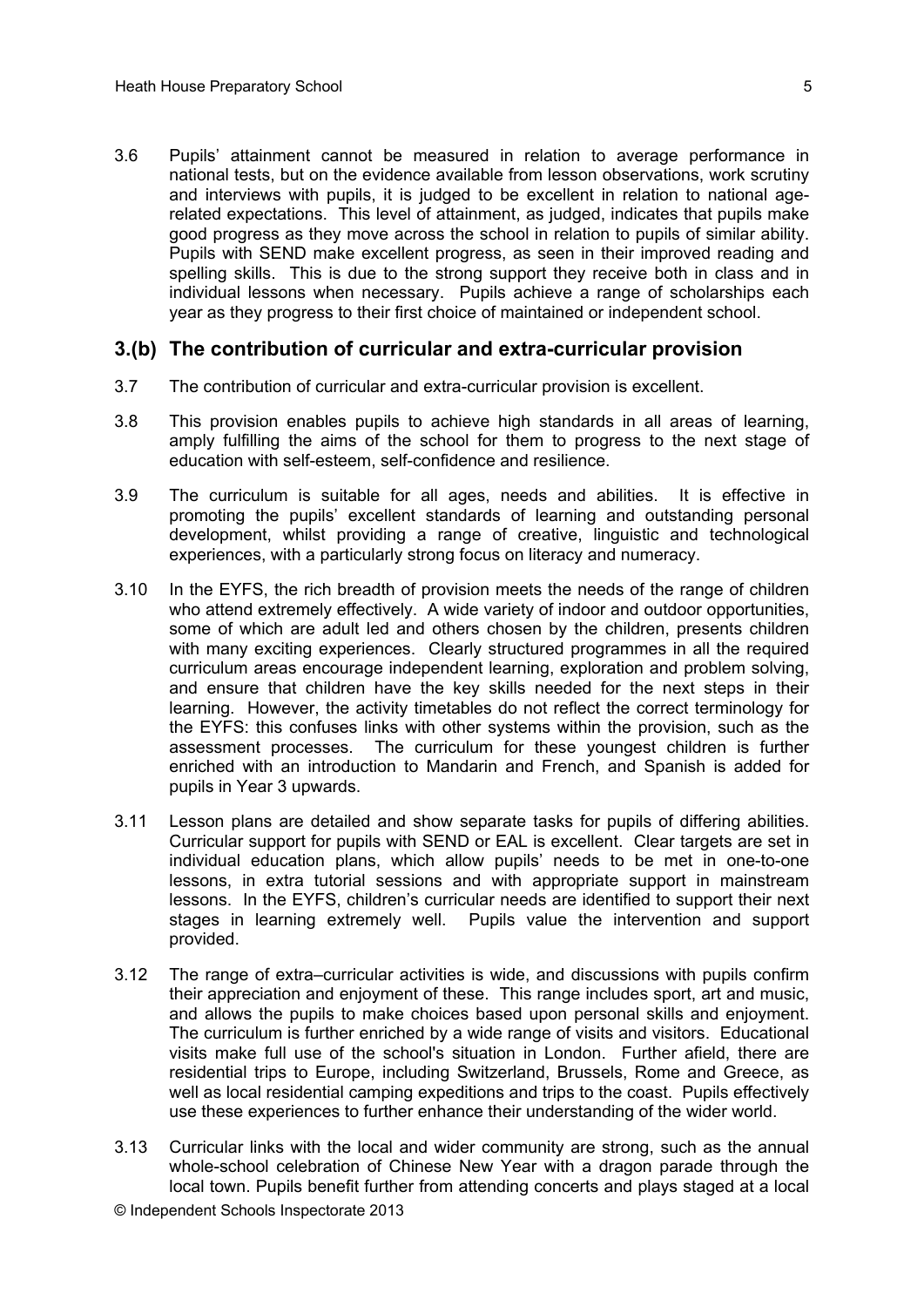theatre, and extensive daily use is made of the conveniently located heath for sporting and recreational activities.

#### **3.(c) The contribution of teaching**

- 3.14 The contribution of teaching is excellent.
- 3.15 Pupils' high levels of achievement are attained largely as a result of the excellent teaching, which is highly effective in promoting their rapid progress. Teaching throughout the school provides activities that enthuse the pupils, so that learning is enjoyable and productive.
- 3.16 The school's policy to retain a relatively small roll enables staff to create a personal and supportive framework that fosters excellent behaviour, and positive relationships and learning both inside the classroom and out. In-depth knowledge of individual pupils ensures that any particular needs are quickly identified and effective support put in place.
- 3.17 Teachers have high expectations and an extremely secure knowledge of their subject areas. Teaching in lessons is consistently well planned, and almost always exhibits fun, pace and challenge. In the best teaching, teachers use an imaginative range of methods to keep pupils interested and engaged. Pupils are actively involved in their learning. They are given opportunities to reason for themselves and think creatively through open questioning and challenges. They enjoy working together and are supportive of each other. This team spirit which is regularly fostered in lessons has a strong impact on learning.
- 3.18 Pupils apply themselves with concentration and effort, and behave extremely well. They are aware of lesson objectives and longer-term targets, and they are encouraged to refer to them regularly. Teachers create an atmosphere in which pupils feel secure and are continually encouraged to ask for clarification when it is needed, which they do with vigour. They are given a high level of personal attention, and benefit greatly from working in an environment where hard work is praised. Pupils understand and respond positively to their teachers' comments during lessons, using them as an aid to improvement and a measure of success. This is a main strength of the teaching. In interviews, pupils reported that their teachers are kind and friendly and that they help them to learn.
- 3.19 In the best lessons, more able pupils are frequently given challenging work. Staff work closely with parents and provide support for pupils with SEND: the suitable targets set in individual education plans are regularly reviewed and recorded. Teaching assistants provide effective additional help.
- 3.20 Small class sizes enable teachers to give pupils individual feedback and support as the lesson is progressing and help the pupils to move their learning forward. Throughout the school, appropriate assessment tools are used to gain information about the ability levels of each class. Staff monitor pupils' learning carefully through formal testing and informal observations, both of which provide an accurate record of pupils' development. Scrutiny of assessment results by the leadership ensures that pupils' progress is tracked appropriately. In the EYFS, planning documents are consistently good and clearly provide for children's individual needs. Assessment processes accurately reflect children's level of achievement and help to identify their next stages in learning extremely well. Staff have a thorough knowledge and understanding of how young children learn and set high expectations. They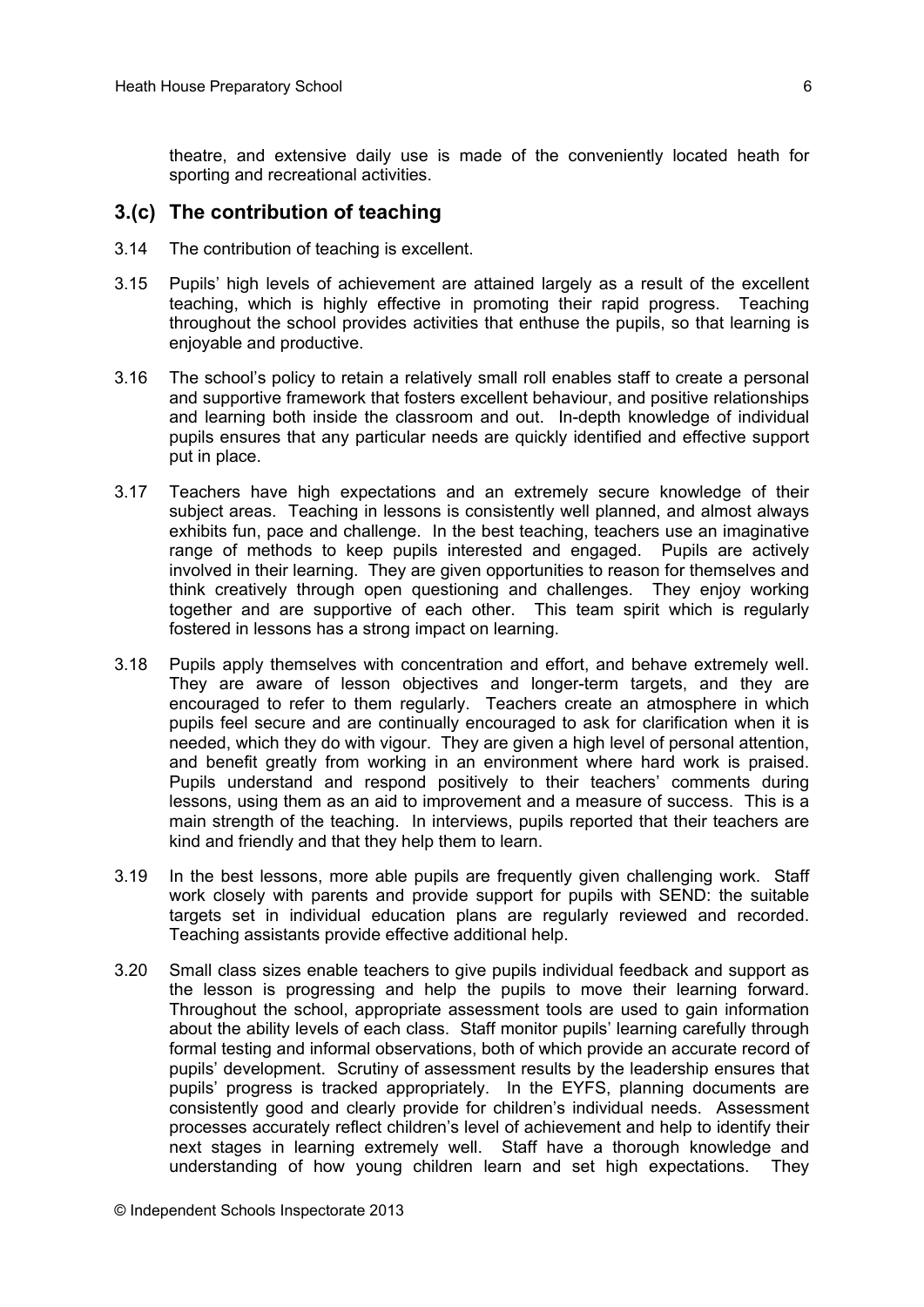complete individual learning observation records, which ensure that each child's progress is carefully monitored.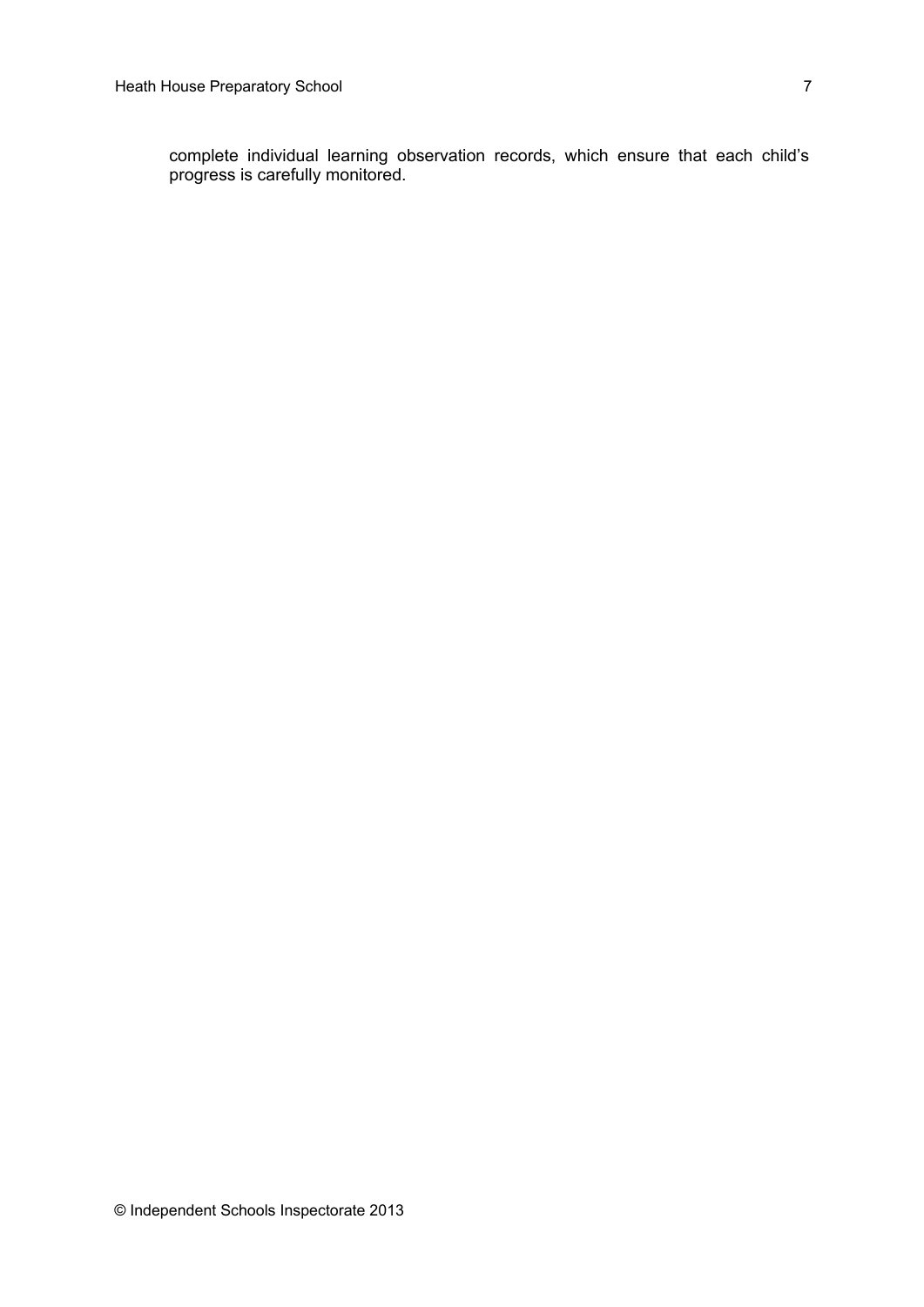#### **4. THE QUALITY OF THE PUPILS' PERSONAL DEVELOPMENT**

#### **4.(a) The spiritual, moral, social and cultural development of the pupils**

- 4.1 The spiritual, moral, social and cultural development of pupils is excellent.
- 4.2 The personal development of pupils throughout the school is excellent. Pupils are responsible and well mannered, and work together in harmony. They develop a strong sense of responsibility to others and the wider world, and benefit from the school's supportive ethos. In the EYFS, children feel valued and gain considerable self-confidence. They play happily with their friends and are able to share any concerns with staff. Children understand the importance of turn taking and sharing, and work co-operatively together, helping to tidy and organise resources. They respond quickly to staff direction and are keen to oblige.
- 4.3 Pupils' spiritual awareness is excellent. They are self-confident, yet also caring and sensitive to other members of the school community. They celebrate the success of others with generosity of spirit. Pupils have a strong sense of self-esteem as a result of the recognition they receive in class, in assemblies and around the school. They demonstrate a strong sense of reflection on non-material aspects of life when taking part in assemblies, the creative arts and musical activities.
- 4.4 The moral development of pupils is excellent at all levels. They have a strong sense of right and wrong. A clear ethos of mutual trust exists throughout the school. The mature behaviour of older pupils contributes significantly to the well-developed sense of community. Pupils are unfailingly kind and helpful to one another. They are aware of laws within society and the Eco-Council is active in making staff and pupils more aware of local issues. Pupils produced poems and artwork for an appeal to save a local arts centre, successfully raising the profile of the campaign to secure the building's future. Pupils understand that there are others less fortunate than themselves and raise money for a variety of good causes, such as a charity which raises money for children with genetic disorders.
- 4.5 Pupils' social development is excellent. They share highly positive attitudes, ensuring a happy and harmonious atmosphere. They are confident in setting themselves targets and enjoy the school's reward systems. Various badges of merit are worn with pride by pupils of all ages. Pupils make an exceptional contribution to school life. For example, those in Years 1 and 2 spend one lesson a week with EYFS children playing in their environment and helping them to learn, in activities such as chess, 'shops' and ball skills. Pupils are excellent role models in their demonstration of kind and gentle support. The school uses its links with the European Parliament effectively to organise an overnight trip to Brussels, where pupils learn about democracy and politics. They successfully compare and contrast this experience with a visit to the UK Parliament. As a result, they have an excellent understanding of public institutions.
- 4.6 Pupils' cultural awareness is excellent. They have a true understanding of and respect for the different cultures and faiths represented in their community. This is greatly augmented through the visits of parents to support specific topics on faiths, such as Diwali and other religious celebrations. Year 2 pupils have visited a local mosque and a local church provides a setting for a variety of services. There are over thirty different cultures represented within the school community and this diversity was celebrated, for example, last Christmas, when pupils learned *The Twelve Days of Christmas* in twelve different languages.

© Independent Schools Inspectorate 2013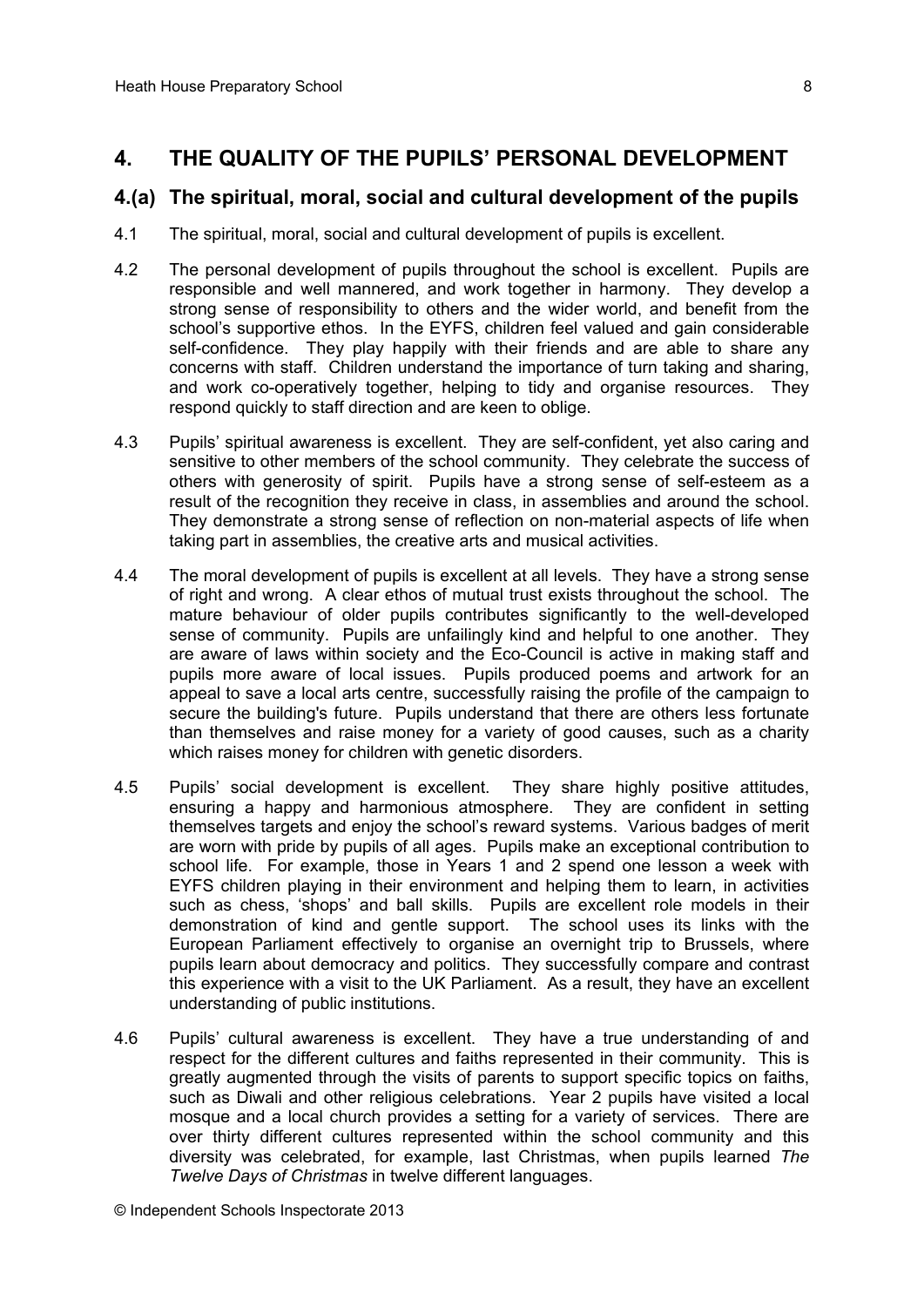### **4.(b) The contribution of arrangements for pastoral care**

- 4.7 The contribution of arrangements for pastoral care is excellent.
- 4.8 Pastoral care is a strength of the school. The highly committed and caring staff provide exemplary support and guidance for pupils. Consequently, the school successfully fulfils its aim in creating a happy, safe, stimulating environment, which nurtures pupils' individuality.
- 4.9 There is a strong inclusive community feel to the school, within which pupils feel equally treated and extremely well supported by the staff who care for them. Relationships between staff and pupils and amongst the pupils themselves are highly positive. In the EYFS, the key person system is highly effective and places great emphasis on children's happiness and emotional well-being. Staff know children extremely well and work closely with their families to help the children settle quickly into the routines of the school. Staff are exemplary role models, who work together extremely well as a team. This helps to nurture positive relationships amongst pupils themselves. The 'buddy' system, where older pupils support younger children during their early days at the school, and the support older pupils give to younger pupils during mealtimes, significantly contributes to the personal development of all concerned. The school provides high quality support and guidance for pupils as they transfer between educational phases and in particular, their entry to senior schools.
- 4.10 Pupils are positively encouraged to be healthy. Lunchtime meals are well balanced, nutritional and immensely enjoyed by the pupils. Pupils with specific dietary needs are particularly well catered for. Furthermore, the curriculum in subjects such as science, and personal, social and health education provides good quality guidance in developing pupils' awareness of healthy diets and lifestyles. A wide range of physical activities, such as playtimes, PE lessons and extra-curricular pursuits, provides ample opportunity for pupils to engage in exercise and benefit from time outdoors.
- 4.11 Measures to safeguard children against harassment and bullying are robust. The school deals promptly and constructively with any incidents of unacceptable behaviour and has a focused consideration towards any related difficulty or disability. Pupils say that incidents of unkind conduct are extremely rare. They feel that the school's systems of sanctions and rewards are fair and work well, and consider these to be beneficial to their personal development.
- 4.12 The school has a suitable three-year plan to improve the educational access for pupils with SEND.
- 4.13 The school provides excellent support systems for pupils' pastoral well-being. It listens closely and responds very well to the views of pupils. For example, 'Tell the teacher' boxes, child support posters and the school council provide all pupils with a wealth of opportunities to contribute their views or express their concerns. During interviews and conversations, pupils said that they feel extremely well supported by the staff and have a clear understanding of who they can turn to with a concern. In their responses to the pre-inspection questionnaire, parents expressed their overwhelming appreciation for the pastoral support and guidance that pupils receive.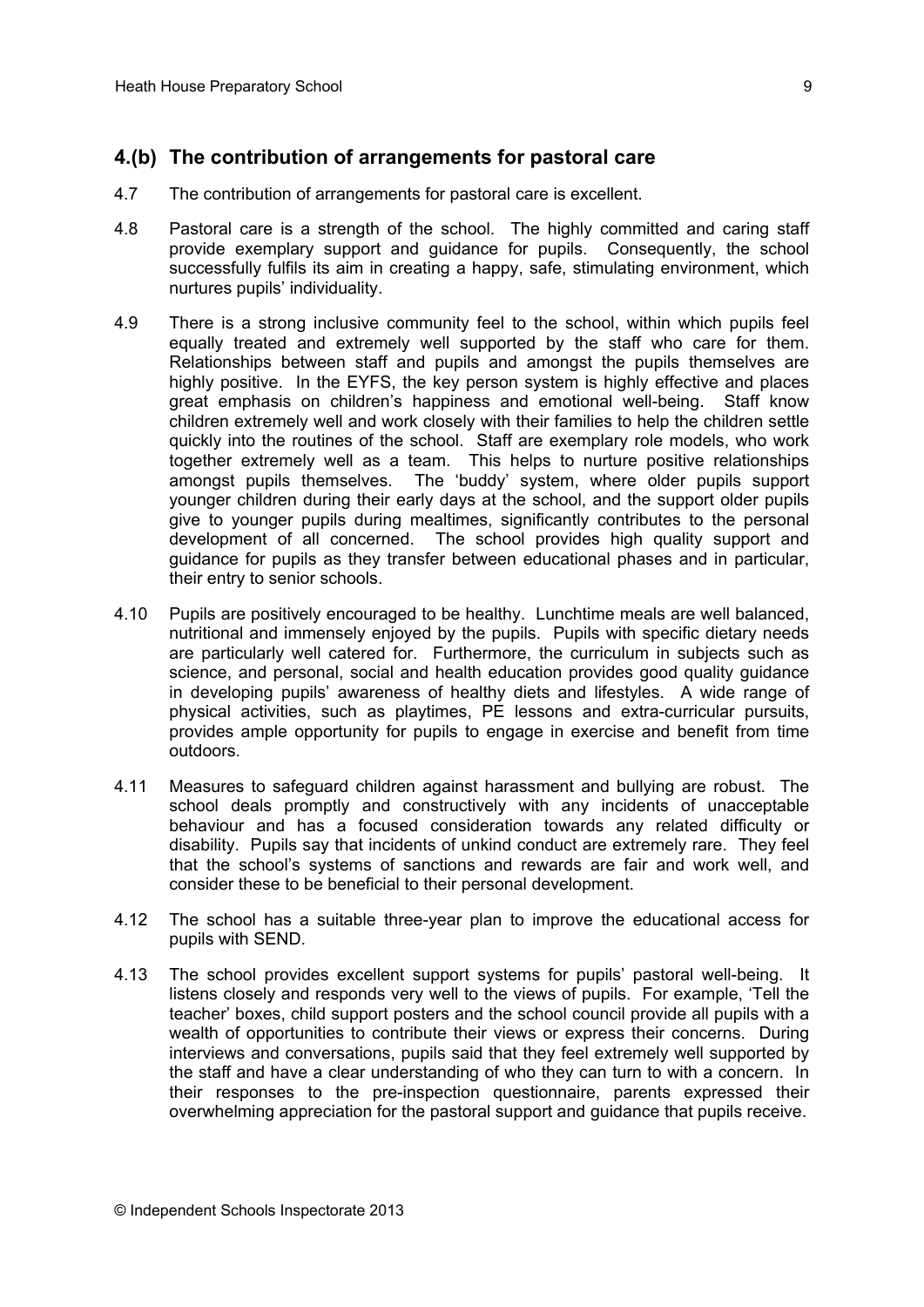## **4.(c) The contribution of arrangements for welfare, health and safety**

- 4.14 The contribution of arrangements for the welfare, health and safety of pupils is good.
- 4.15 The school has a well-developed and effective system to provide for the welfare, health and safety of the pupils and this has a significant effect from the earliest age on their personal development. Requiring some adjustments during the inspection, safeguarding arrangements now have regard to official regulatory guidance and are fully compliant. Designated senior staff receive specialist training every two years and ensure that all staff are trained at the appropriate times. Safer recruitment procedures are meticulously followed on all new staff appointments and the centralised register is accurately maintained.
- 4.16 All necessary measures are taken across the school to reduce risk from fire and other hazards; fire drills take place regularly. Thorough risk assessments are prepared for all facilities, trips and activities, and the proprietors maintain a constant review of the site. Rigorous systems are in place for the supervision of pupils as they cross the road when moving between sites.
- 4.17 Appropriate arrangements are in place for sick or injured pupils. The school has suitable facilities for medical provision and most staff are trained in first aid, including paediatric first aid. Staff are well informed about individual pupils' needs and conditions, including any relating to SEND. The admission and attendance registers are maintained accurately and suitably archived.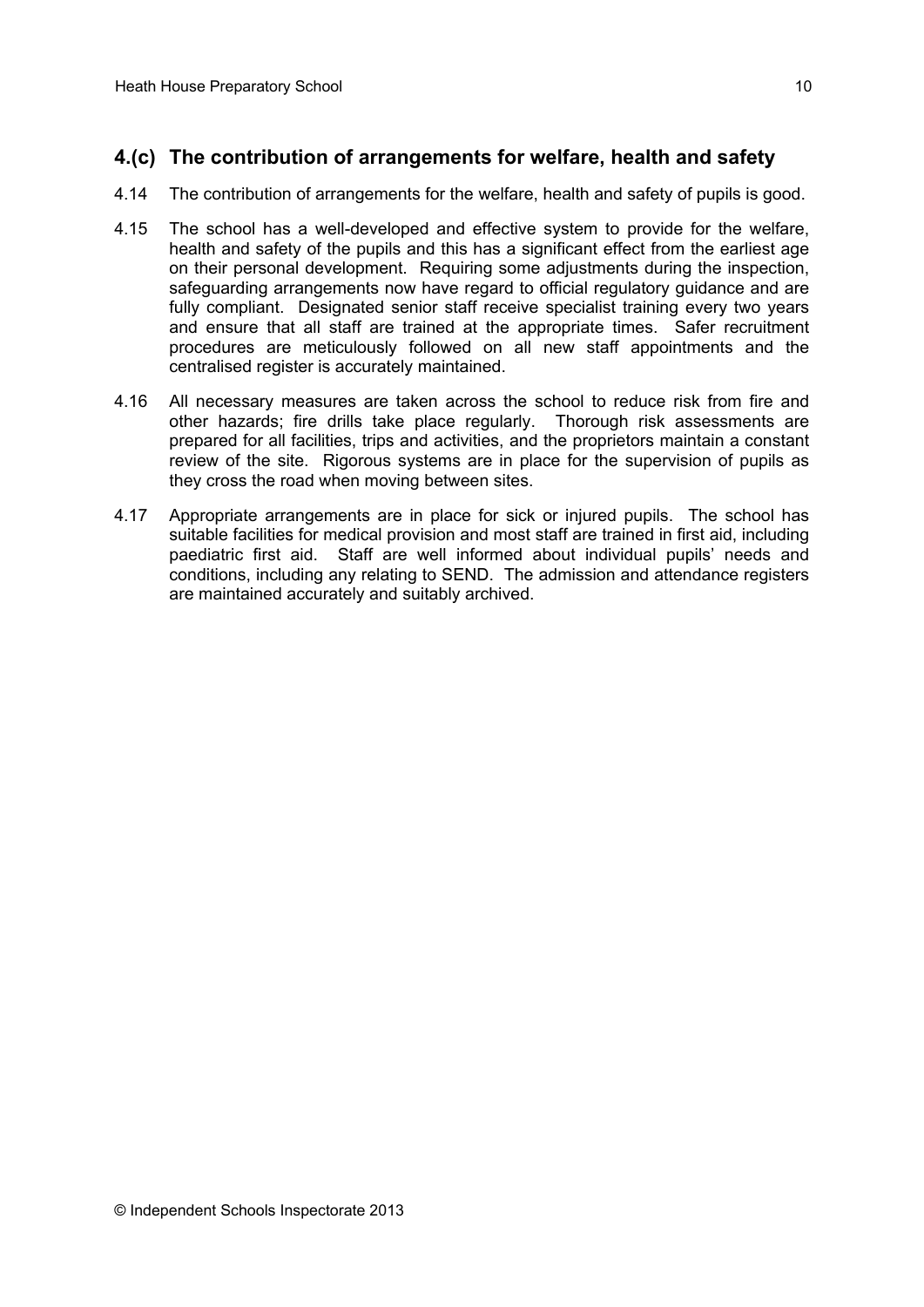# **5. THE EFFECTIVENESS OF GOVERNANCE, LEADERSHIP AND MANAGEMENT**

#### **5.(a) The quality of governance**

- 5.1 The quality of governance is good.
- 5.2 The work of the school, including the EYFS, is enthusiastically overseen by the proprietors. They have a strong vision that helps to secure the school's aims and ethos, and supports the pupils' excellent academic achievement and personal development.
- 5.3 Prudent financial management and effective strategic planning have underpinned significant investment in high quality staff and resources, and the imaginative development of the well-maintained accommodation. The recent acquisition of an additional building has greatly improved the pupils' learning environment and had a positive impact on their learning.
- 5.4 Responsibility for the educational and strategic development of the school rests largely with the leadership, who is also a proprietor, and with the senior leadership team. They ensure that human and material resources are continually developed to strongly support the needs of the pupils.
- 5.5 The proprietors are largely effective in discharging their responsibilities for child protection, welfare, health and safety. They have reviewed the policy and procedures for safeguarding but there are no formal meetings, and in the past, updating of the relevant policies had not kept pace with recent regulatory changes and no formal minutes have been recorded of the review process. The welfare of pupils is a strong focus for the proprietors and they have ensured that the maintenance of high standards is carefully managed across the three school sites.

#### **5.(b) The quality of leadership and management, including links with parents, carers and guardians**

- 5.6 The quality of leadership and management is good.
- 5.7 Senior leadership shares a strong vision for the school. It is intent on continually improving quality, whilst keeping the fulfilment of the school's aims and ethos firmly in focus. It provides consistently good quality support to colleagues. The strengths in its work are reflected in pupils' excellent academic standards and personal development, in extremely effective teaching, and in the happy and friendly atmosphere that pervades the school. This significantly contributes to the successful management of the school and its positive ethos. In the EYFS, managers and senior leaders have a clear understanding of the statutory learning and development requirements. The planning for educational programmes is regularly monitored, although there are currently no formal meetings between EYFS management staff and senior leaders to facilitate full scrutiny of the provision.
- 5.8 Whole-school development planning, with an appropriate number of objectives clearly identified, results in a clear shared vision for school improvement and educational priorities for the future. This is an emerging process, and while a comprehensive system for staff appraisal is in place, it does not yet closely link to the development plan. For example, procedures are not formally documented to effectively contribute towards the whole-school development plan. The appraisal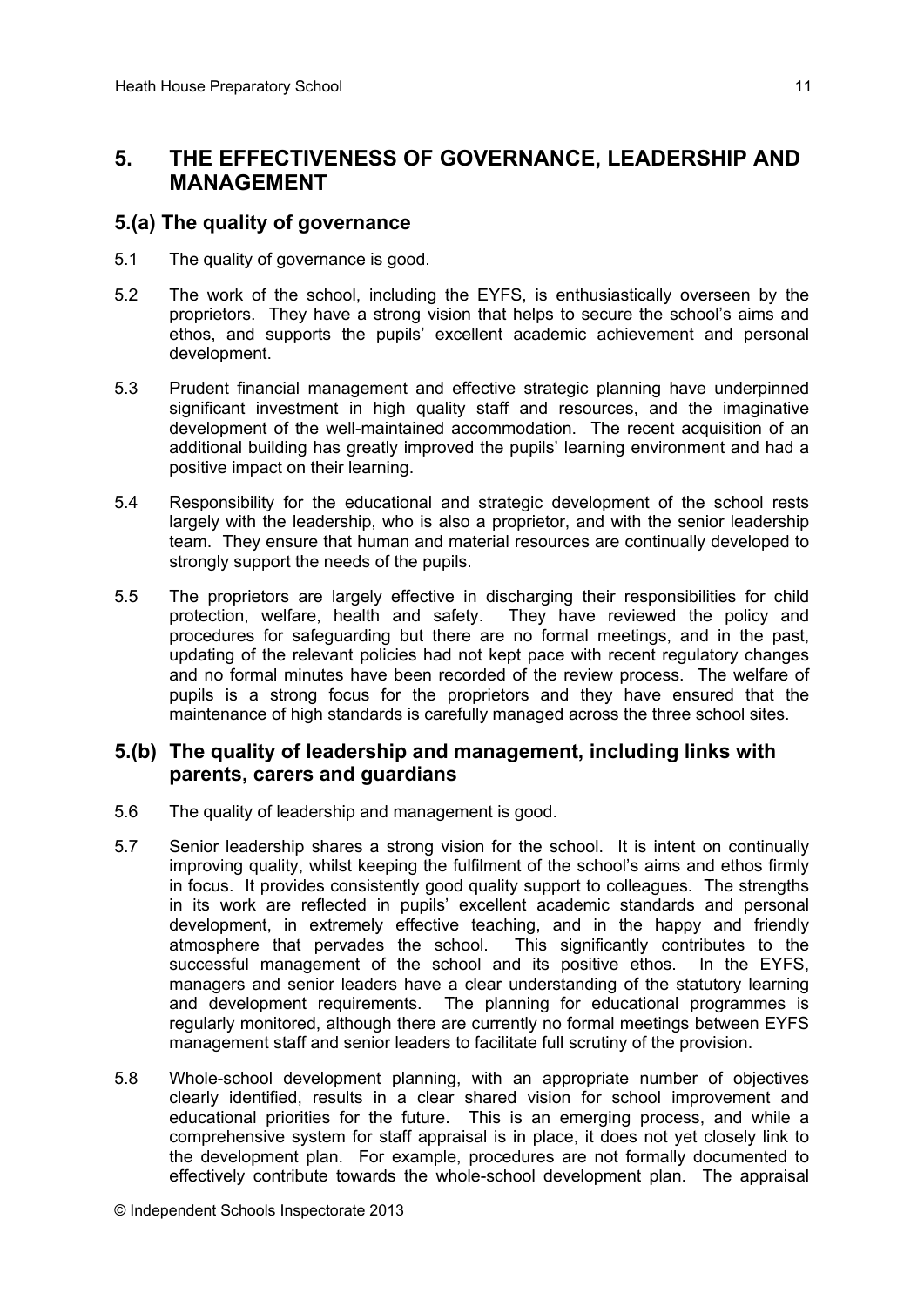process in the EYFS is effective in supporting the professional development of staff. However, the setting lacks a formal programme of supervision for EYFS staff that includes review meetings to help ensure high quality practice and best outcomes for children.

- 5.9 The monitoring of teaching and learning through peer review and book scrutiny is developing. This, alongside the strong systems of assessment, enables all staff to have a clear oversight of the development of subjects throughout the school as well as the standards pupils attain. However, as the school recognises, management roles and lines of delegated responsibility are not yet fully realised.
- 5.10 New staff receive excellent induction on appointment, particularly to inform them of their responsibilities in relation to pupils' well-being. An extremely comprehensive staff handbook provides all staff with useful guidance about policies and routines. Staff receive suitable update training for their roles and responsibilities in safeguarding, welfare, health and safety.
- 5.11 Although recently requiring some adjustments, safeguarding arrangements now have regard to official statutory guidance and are fully compliant. Training of staff on child protection is thorough and regular.
- 5.12 The premises are suitably maintained by committed staff, providing a safe environment in which the pupils have opportunities to develop their potential and demonstrate their skills. The school runs efficiently due to the care of all those who work hard to support the pupils, including the administration, housekeeping, and maintenance personnel.
- 5.13 From the EYFS onwards, the quality of links with parents and carers is excellent. During discussions and in their questionnaire responses, parents commented that they are extremely satisfied with the quality of education and support that the school provides. They cite the school's ethos as a particular strength that supports their children's personal development highly positively and prepares them well for their transfer to senior schools.
- 5.14 Highly efficient channels of communication, such as the school's 'open door' policy, ensure that parents have a wealth of opportunities to contact staff and senior leaders. The school has a suitable complaints procedure. Parents feel that staff respond quickly and supportively to any queries or concerns that they may have.
- 5.15 The school's website and prospectus provide prospective parents with a good introduction to its aims and ethos. The handbook for parents provides them with comprehensive information about daily routines. Additionally, the termly newsletter and the parents' portal on the website keep parents extremely well informed about events, and pupils' learning experiences and achievements. The daily journals enable highly effective links between home and school, and strongly encourage parents to be involved in and support pupils' learning. Termly meetings, progress scores and comprehensive end-of-year reports provide parents with an excellent picture of their children's learning achievements. Although comments to identify pupils' next stages in learning are not reflected in the report text, parents are fully aware of their children's learning targets.
- 5.16 There are many opportunities for parents to be involved in the life of the school. The Friends of Heath House meet termly and everyone is invited to attend. Senior leaders are also present at the meetings, and discussions focus on school updates